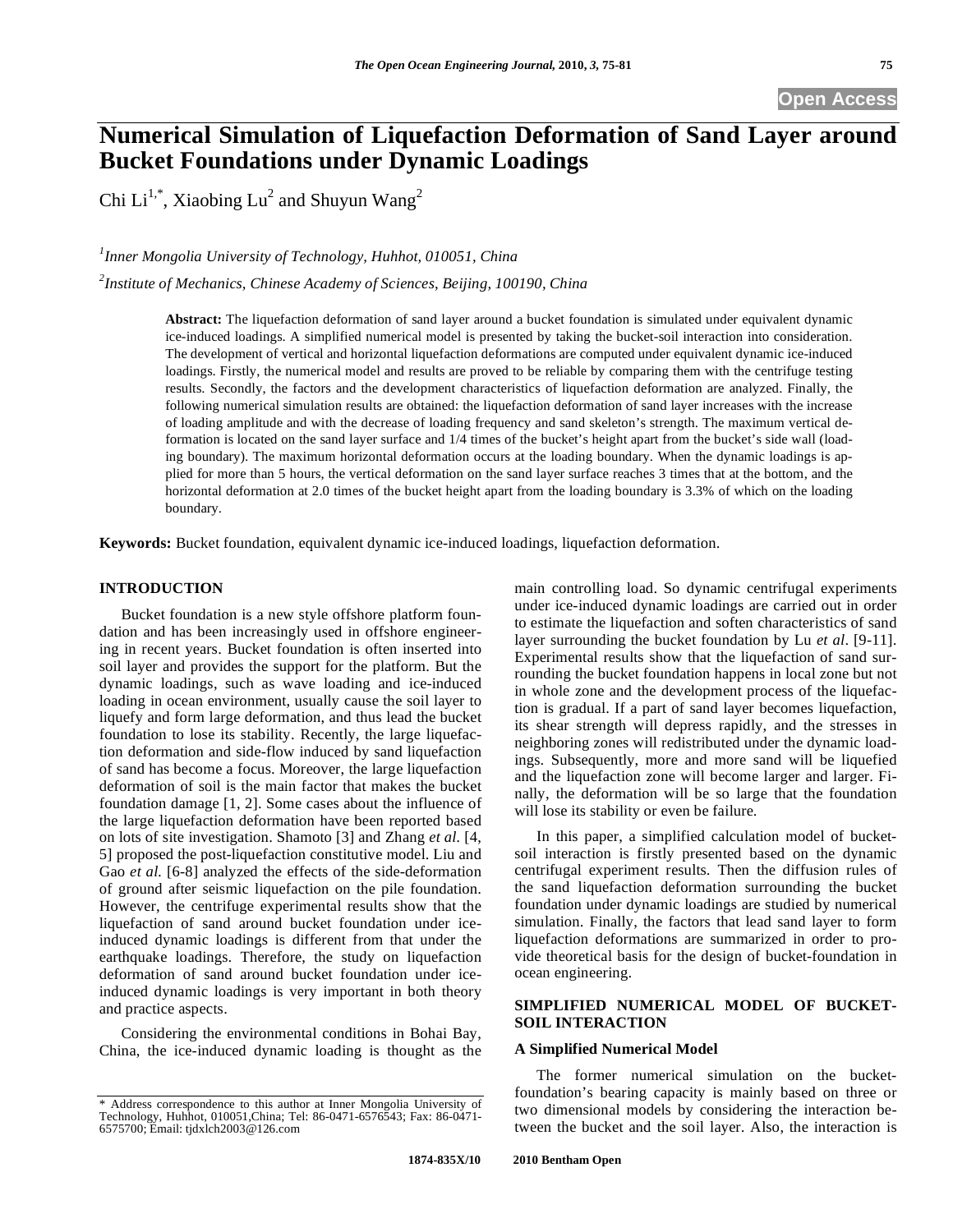

**Fig. (1).** The time series of loadings. (The red line denotes the load on the surface of the soil layer, the green denotes the load inner the soil layer.) .

| Table 1. Comparison of the Numerical and Experimental Settlements |
|-------------------------------------------------------------------|
|-------------------------------------------------------------------|

| The Distances from Loadings Side | The Settlement on the Surface of the Soil Layer / the Settlement on the Surface of the soil on the Load Side |                          |
|----------------------------------|--------------------------------------------------------------------------------------------------------------|--------------------------|
|                                  | <b>Centrifuge Experimental Results</b>                                                                       | <b>Numerical Results</b> |
| $x=0$                            | 1.0                                                                                                          | 1.0                      |
| $x=1.3h$                         | 0.49                                                                                                         | 0.43                     |
| $x=3.0h$                         | $\theta$                                                                                                     |                          |

Where: *h* - bucket's height

modeled only by the coulomb friction cell on the interface by Li [12]. Usually, this method is reliable in static simulation, but the coulomb friction cell is not fitful in dynamical simulation. According to the centrifugal experimental results under dynamic loadings, the bucket and the soil inner the bucket forms a complete stiff unit. Therefore, a simplified numerical model is proposed based on the following assumptions: 1) the soil layer is assumed to be finite in deep direction and semi-infinite in horizontal direction; 2) the bottom boundary is impermeable and vertically end-fixed; 3) the surface of the soil layer is free.

The horizontal damage and the bearing capacity of bucket foundation can be described by p-y curves. The stiffness coefficient is adopted as the sand layer's elastic modulus  $E_0$ , with which the horizontal bearing capacity of bucket foundation when the sand layer have not liquefied can be determined. The resistance in different depth on the right side of bucket is equivalent to different spring stiffness coefficient which is taken as  $(1 - F_l) E_0$  ( $F_l$  is the liquefaction degree) for liquefied sand layer. Define the degradation degree as the ratio of the capacity of bucket foundation in liquefied sand layer and the bearing capacity of bucket foundation in no-liquefied sand layer. In this way, the stress and strain of the saturated sand layer is mainly investigated under dynamic loadings. Firstly, the initial earth stress is computed under side-confined conditions. Secondly, the loading is applied on at the left side (loadings side). The nonreflecting conditions are adopted at the right side. In order to model the interaction between the bucket and the soil layer, the dynamic loading is applied as a sine wave and the amplitude of loading decreases gradually from the surface to the bottom. The loading data in computation are adopted from the centrifugal experimental results [10]. The frequency of dynamic loadings is 1.0*Hz*.

#### **Determination of the Parameters**

During the simulation, the soil layer is considered to obey the Mohr-Coulomb model, the pore water is thought to be isotropic elastic. According to the physical and tri-axial compressive testing data [9], the parameters of the sand layer are as follows: elastic modulus  $2.6 \times 10^8 Pa$ , Poisson's ratio 0.3, internal friction angle 36.5°, density  $1600 \frac{kg}{m^3}$ .

#### **Reliability of the Numerical Model**

The numerical results of settlements at the surface of sand layer are compared with the centrifugal experimental results after the dynamic loading is applied for more than 20 hours (Table **1**). It is shown that the numerical results and the experimental results are agreement well with each other.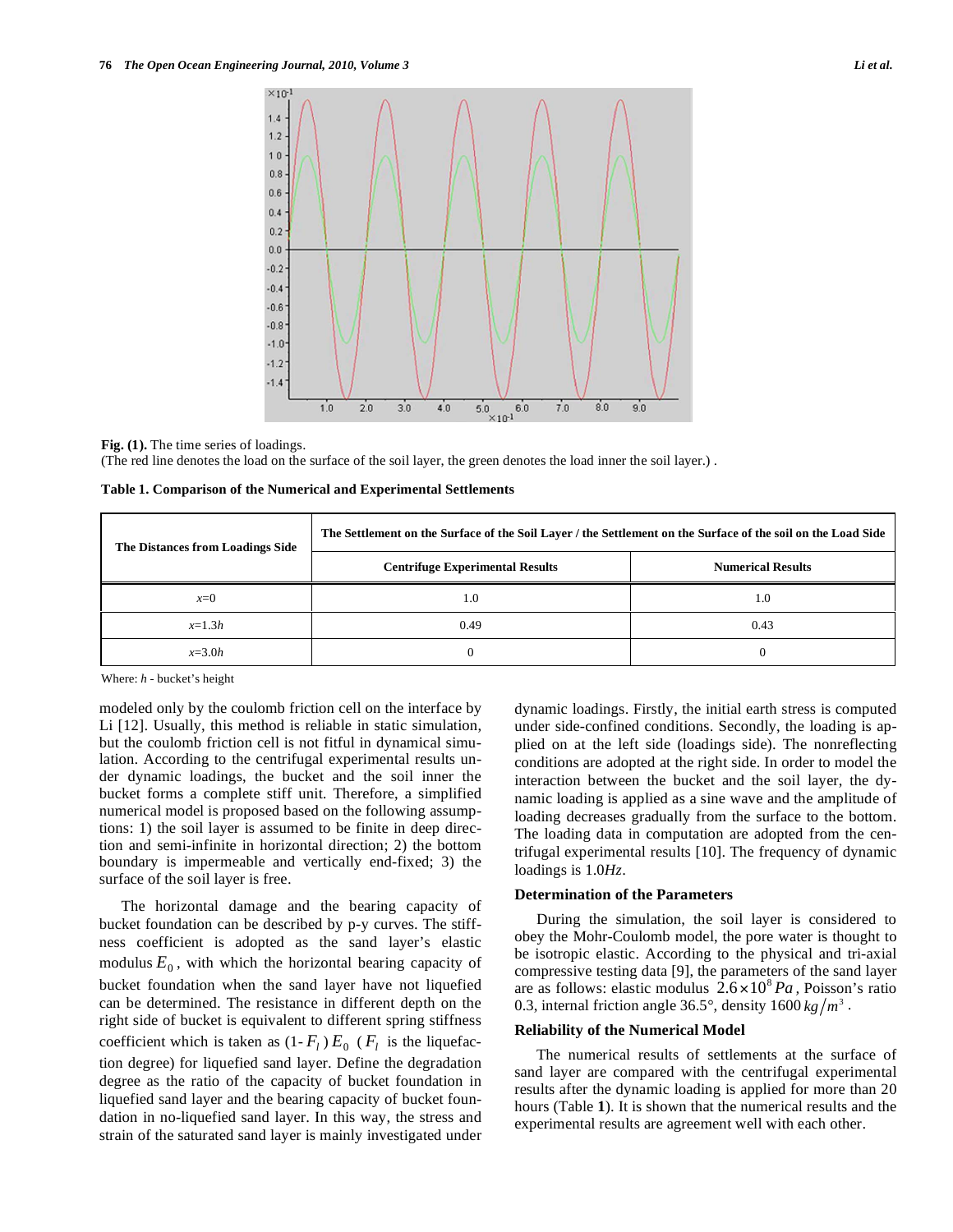

(b)  $z = 0.2h$ 

**Fig. (2).** The distribution of settlement on the surface of sand layer with time.

# **THE SETTLEMENTS NEAR THE SAND LAYER'S SURFACE AND BOTTOM UNDER DYNAMIC LOAD-INGS**

## **Distribution of the Settlement in Horizontal Direction**

The distribution of the settlements near the sand-layer's surface and bottom under dynamic loadings in horizontal direction is shown in Fig. (**2**). Fig. **2**(**a**) and (**b**) show the settlements when the loadings is applied for 1, 3, 5.5, 10 and 15 hours. From Fig. **2**(**a**), we can see that the settlements on the surface of the sand layer reach the maximum in  $0.25 h$  ~0.5 *h* away from the boundary, and then decreases gradually in the distance of  $0.5 h \sim 1.0 h$ . In the range of  $x > h$  away from the boundary, the settlements keep a small value. The sediment zone looks like a "pan" in the range of  $x < h$  at the surface of the sand layer. The "pan" zone is more and more obvious, and the settlements is more and more big inner the "pan" zone with time until the settlements arrives at the maximum. From Fig. **2**(**b**), we can see that the settlement near the bottom is obvious in the distance of  $x < h$ . In the range of  $x > h$ , the settlements keep a small value. Compared with that near the surface of the sand layer, the settlement zone looks like a triangle, the maximum settlement is located at  $x = 0.25h$ .

## **Development of the Maximum Settlements near the Surface and the Bottom of Sand Layer**

Fig. (**3**) shows the development of the maximum settlements near the surface and bottom of the sand layer at the location of 0.25*h*. It is shown that the settlements increases fast at the beginning. The settlement on the surface is 3 times as much as that at the bottom when the loading is applied for 5 hours.



**Fig. (3).** Development of settlement of sand layer at the bottom and on the surface.

# **HORIZONTAL DISPLACEMENTS OF THE SAND LAYER UNDER DYNAMIC LOADINGS**

#### **Distribution of the Horizontal Displacement**

Fig. (**4**) shows the distribution of the horizontal displacement of the sand layer when the loadings are applied for 5 hours. It can be seen that the displacements of the sand layer decreases gradually in horizontal direction. The distribution of horizontal displacements is so small that it can be neglected if the distance away the loadings side is over one times of the bucket's height ( $x > h$ ). Accordingly, it can be considered that the maximum horizontal displacement is at the loadings side ( $x = 0$ ), and the minimum is at the location 1.0 times of the bucket's height ( $x = h$ ) away the loading side.

#### **Distribution of the Horizontal Displacement Along Depth**

Fig. (**5**) shows the distribution of horizontal displacements of the sand layer along depth on the loading side without the effects of the bucket's height, when the dynamic loadings is applied for 1,3,5,10 and 15 hours respectively. It can be seen that the horizontal displacements of the sand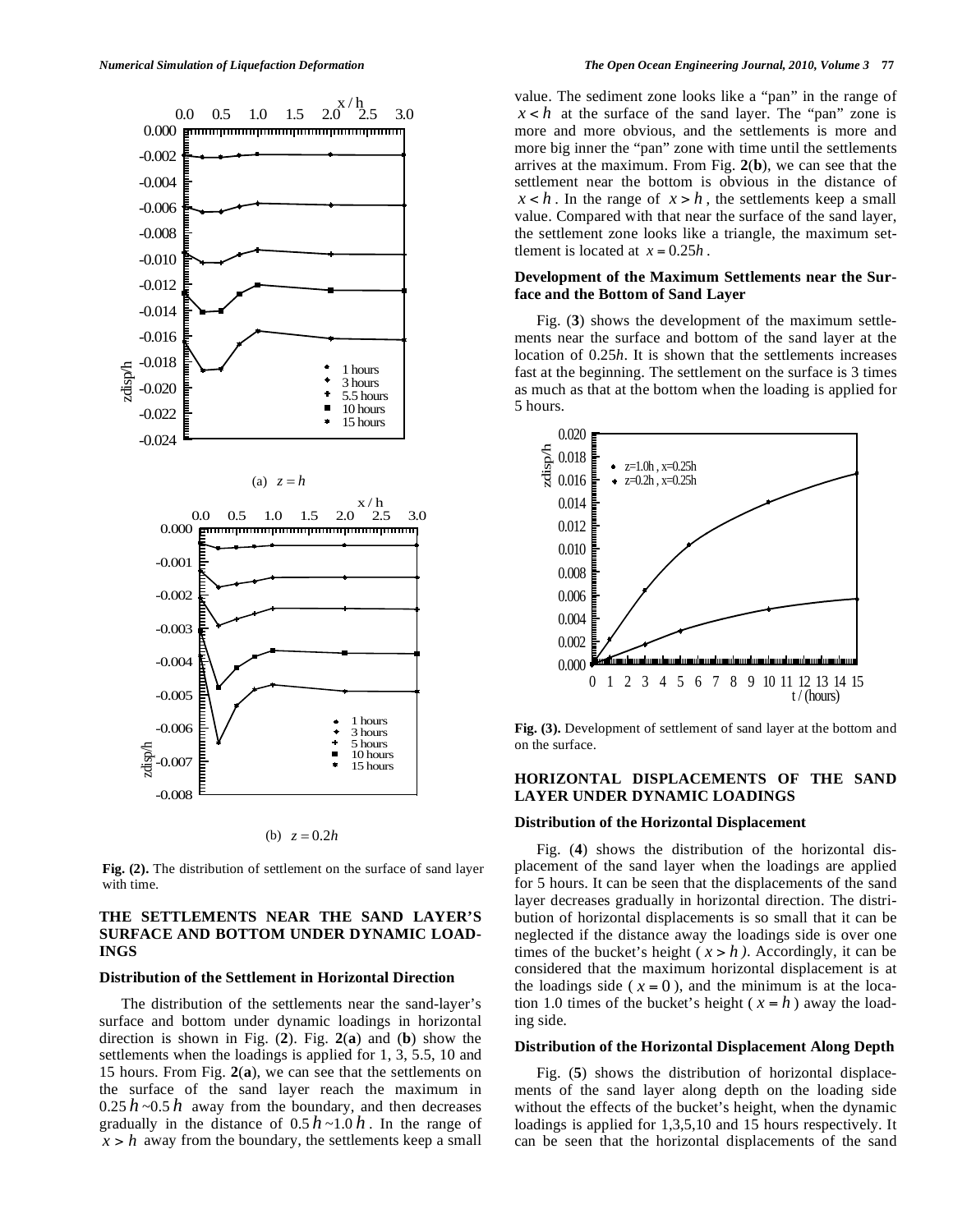

**Fig. (4).** The horizontal displacement at different distances from the loadings side.

layer decrease gradually along depth from the surface to the bottom. The maximum is on the surface and the minimum is at the bottom. The displacements increase also gradually with time.



**Fig. (5).** Distribution of horizontal displacement along depth at different time.

#### **Development of the Horizontal Displacements with Time**

Fig. (**6**) shows the development of horizontal displacements with time. It is shown that the horizontal displacements increase fast at first and then arrive at a stable value. At the location 2*h* away from the loading side, the horizontal displacements are so small that it can be neglected. When the dynamic loading is applied for 5 hours, the horizontal displacement of the sand layer at the location of 2*h* is 1/30 as much as that at the loadings side.

# **EFFECTS OF THE LOADING CHARACTERISTICS ON THE VERTICAL AND HORIZONTAL DIS-PLACEMENTS**

# **Effects of the Loading Characteristics on Vertical Displacements**

Fig. (**7**) shows the effects of loading characteristics on the settlements on the surface of the sand layer. It is shown that the settlements in horizontal direction on the surface



**Fig. (6).** Horizontal displacement versus time.



 $-0.0060$ -0.0070 -0.0080 -0.0090 ampl=0.066 -0.0100 ampl=0.133 ampl=0.160 ÷ zdisp/h  $ampl=0.266$  $\blacksquare$ -0.0110  $ampl=0.450$ -0.0120

(b) loading amplitude

**Fig. (7).** Effects of loading frequency and amplitude on the vertical displacement.

changes with the frequency and amplitude of dynamic loadings. Fig. (**8**) shows that the effects of loading characteristics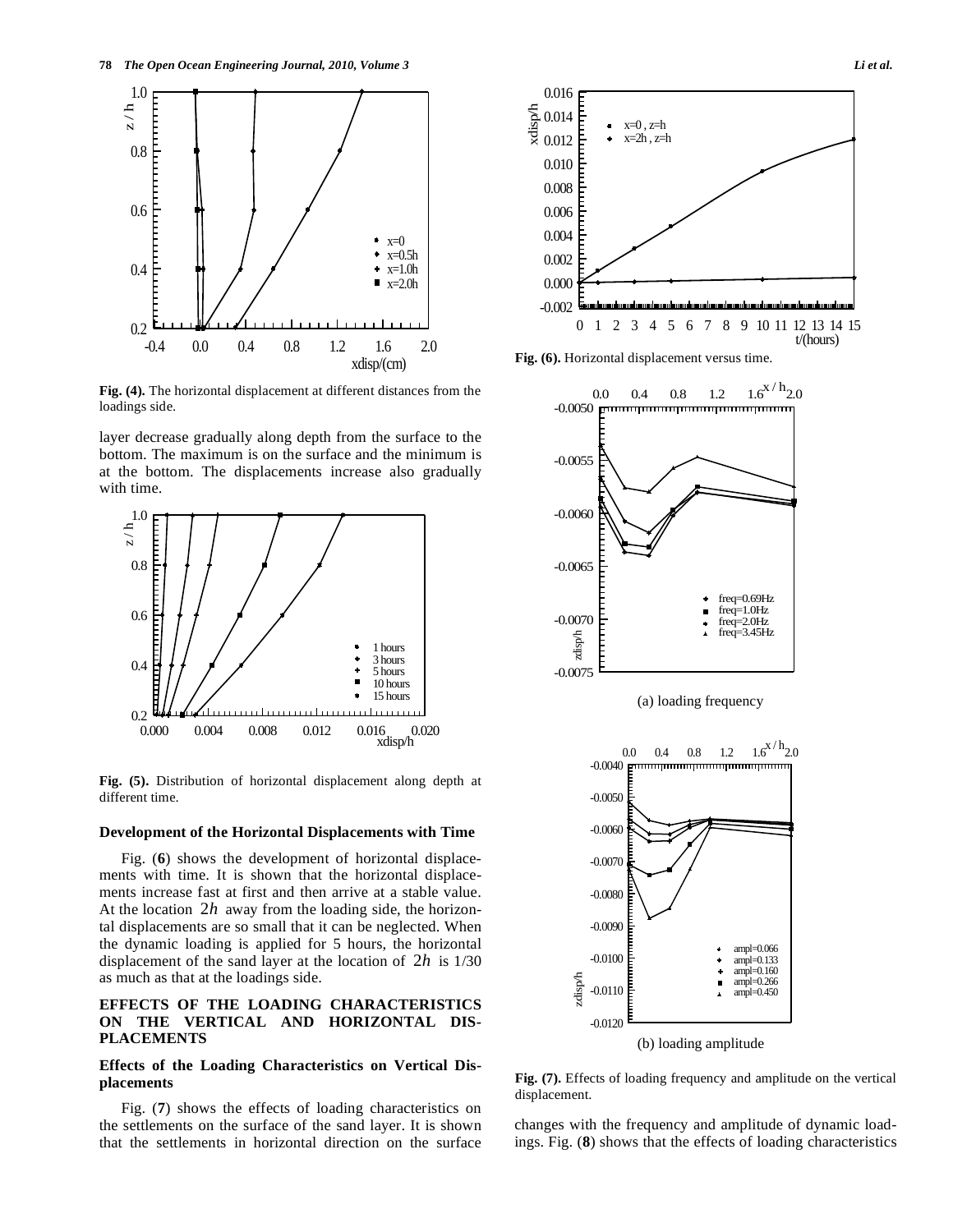on the maximum displacement on the surface of the sand layer (the position is  $x = 0.25h$ ,  $z = h$ ) when the loading is lasted for 5 hours. It can be seen that the drainage velocity reduces with the frequency increases, so the settlement on the surface of the sand layer increases; Fig. **8**(**a**) shows that the vertical displacement on the surface of the sand layer increases with the decrease of the loading amplitude. Fig. **8**(**b**) shows that vertical displacements on the surface of the sand layer increases with the increase of loading amplitudes.



(b) effects of loadings amplitude

**Fig. (8).** The maximum settlement on the surface of sand layer versus loadings frequency and amplitude.

## **Effects of the Loading Characteristics on the Horizontal Displacements**

Fig. (**9**) shows the distribution of horizontal displacement of the sand layer along depth at the loading side. It is shown that the horizontal displacements along depth decreases with the increase of loading frequencies, while they increase with the increase of loading amplitudes. Fig.10 shows the effects of the loadings characteristics on the maximum horizontal displacement at the position  $x = 0$  and  $z = h$  when the dynamic loading is applied for 5 hours. It can be seen that the maximum horizontal displacements increases with the decrease of loading frequencies and the increase of loading amplitudes.



(b) effects of loadings amplitude

**Fig. (9).** Effects of loading frequency and amplitude on the distribution of horizontal displacement.

## **EFFECT OF THE SOIL LAYER'S PARAMETERS ON THE VERTICAL AND THE HORIZONTAL DIS-PLACEMENTS**

The development of the displacement of the sand layer changes with the difference of elastic modulus of the sand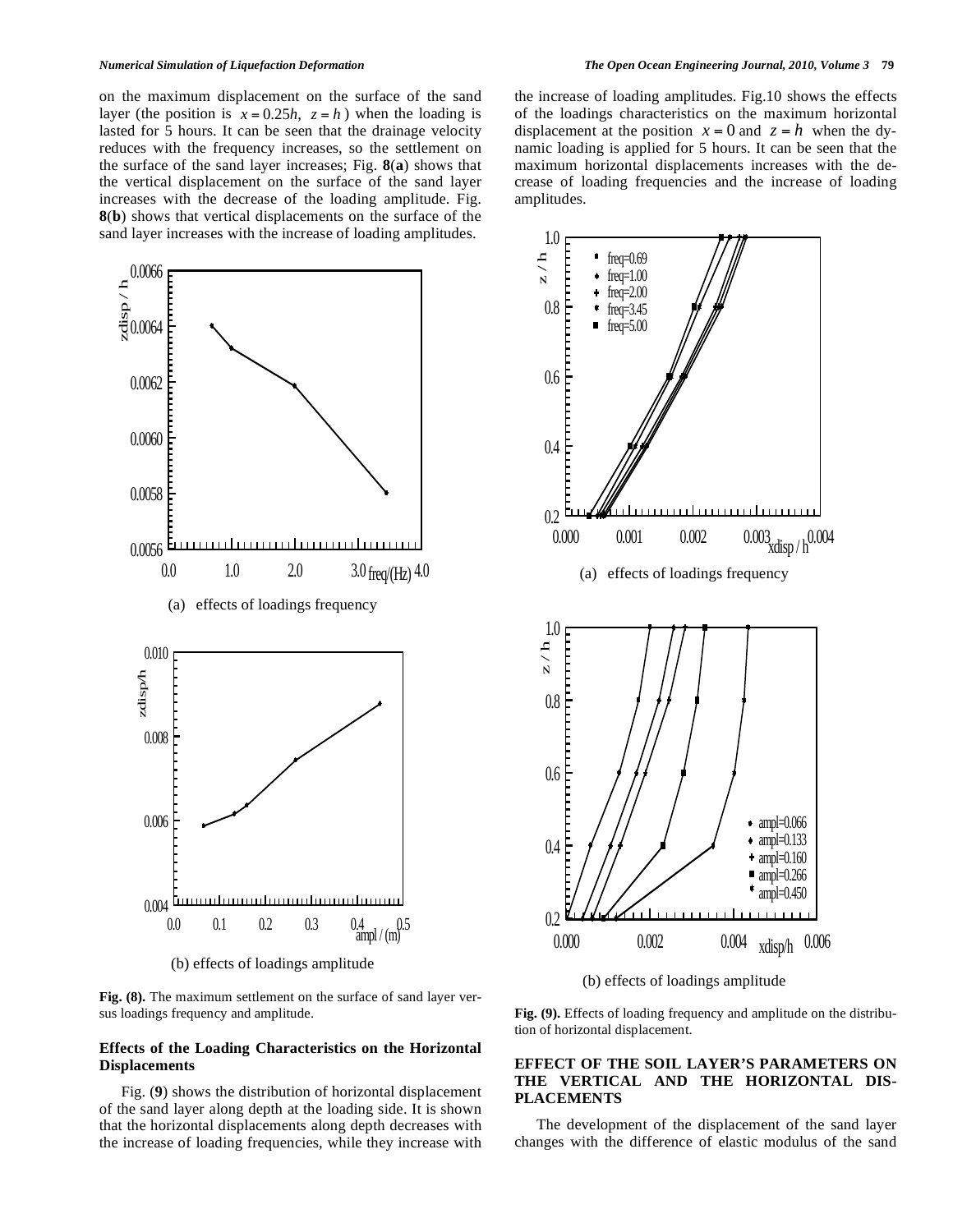



**Fig. (10).** The effects of loading frequency and amplitude on the horizontal displacement. **Fig. (11).** Development of displacements of sand layer with elastic

layer. Fig. (**11**) shows the effects of the elastic modulus on the maximum displacements of the sand layer on the loading side. The relations between the vertical and horizontal displacements and the modulus of the sand layer are shown in Fig. (**12**). It can be seen that both vertical displacements and horizontal displacements decrease with the increase of the modulus. When the modulus of the sand layer increases 10 times, the vertical and horizontal displacements both decrease about 1/3. That is say, the effects of the modulus on the displacements of sand layer is obvious.

# **CONCLUSIONS**

A simple model for simulating the interaction between the bucket and the soil under dynamic loadings is presented.

modulus.

The reliability of this model is validated by comparison the numerical results with the centrifugal experimental results. The effects of main factors on the liquefaction of sand layer are analyzed. It is shown that the deformation of sand layer increases with the decrease of the loading frequencies and the modulus of the skeleton and with the increase of the loading amplitude. The effects of loading amplitudes on the deformation of sand layer are more obvious than that of loading frequencies. The effects of the soil skeleton's modulus on the displacements of sand layer are serious, for an instance, the displacements decrease about 1/3 when the modulus of soil skeleton increases 10 times.